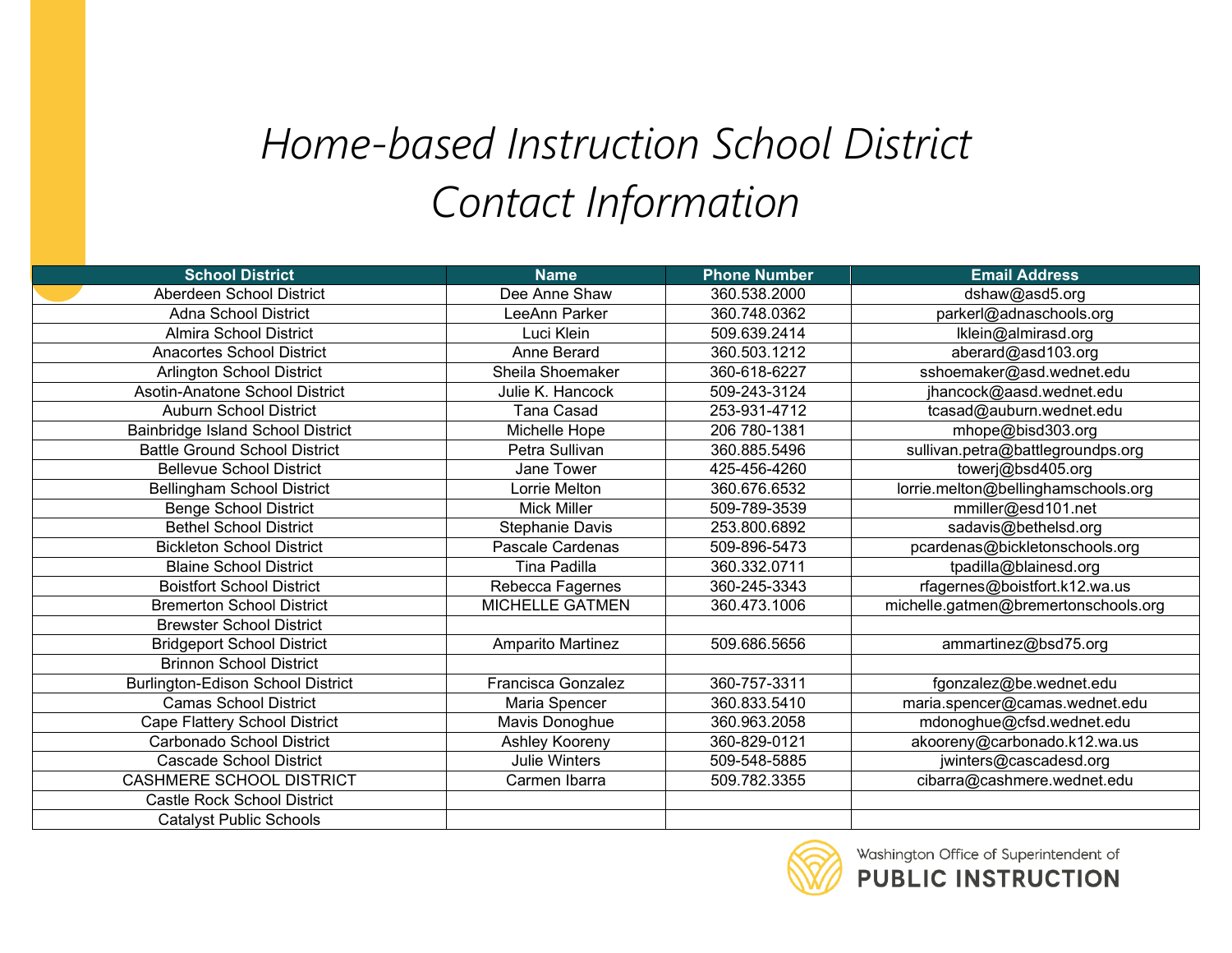| <b>School District</b>                 | <b>Name</b>            | <b>Phone Number</b> | <b>Email Address</b>            |
|----------------------------------------|------------------------|---------------------|---------------------------------|
| <b>Centerville School District</b>     | Rose Dove              | 509-773-4893        | rose@centervilleschool.org      |
| <b>Central Kitsap School District</b>  | Darla Marchi           | 360.662.1638        | darlam@ckschools.org            |
| <b>Central Valley School District</b>  | Donna Boudreau         | 509.558.5421        | dboudreau@cvsd.org              |
| Centralia School District              | Natasha Babka          | 360-330-7600        | nbabka@centralia.wednet.edu     |
| <b>Chehalis School District</b>        | Gayle Meister          | 360-807-7200        | gmeister@chehalisschools.org    |
| <b>Cheney School District</b>          | Caryn Sweitzer         | 509.559.4586        | csweitzer@cheneysd.org          |
| <b>Chewelah School District</b>        | <b>Katy Gaffney</b>    | 509.685.6800        | kgaffney@chewelahk12.us         |
| Chief Leschi Tribal Compact            |                        |                     |                                 |
| <b>Chimacum School District</b>        | Traci Meacham          | 360.302.5891        | traci meacham@csd49.org         |
| <b>Clarkston School District</b>       | Keri Myklebust         | 509.769.6338        | myklebustk@csdk12.org           |
| Cle Elum-Roslyn School District        | Jessica DuMars         | 509.649.4879        | dumarsj@cersd.org               |
| <b>Clover Park School District</b>     | Kristi Smith           | 253-583-5154        | kesmith@cloverpark.k12.wa.us    |
| <b>Colfax School District</b>          | Shawn Stine            | 509-397-3042        | shawn.stine@csd300.org          |
| College Place School District          | Kerri Ramirez          | 509-525-4827        | kramirez@cpps.org               |
| <b>Colton School District</b>          | Marsha Druffel         | 509.229.3385        | mdruffel@colton.k12.wa.us       |
| Columbia (Stevens) School District     | Patricia Moss          | 509-722-3311        | pmoss@columbia206.net           |
| Columbia (Walla Walla) School District | Nakia McCarley         | 509-547-2136        | nakia.mccarley@csd400.org       |
| <b>Colville School District</b>        | <b>Heather Clark</b>   | 509.684.7851        | hclark@colsd.org                |
| <b>Community Colleges of Spokane</b>   |                        |                     |                                 |
| <b>Concrete School District</b>        | Lynda Stout`           | 360-853-4000        | lstout@concrete.k12.wa.us       |
| <b>Conway School District</b>          | Jeff Cravy             | 360-445-5785        | jcravy@conway.k12.wa.us         |
| <b>Cosmopolis School District</b>      | scot embrey            | 360-532-7181        | sembrey@cosmopolisschool.com    |
| <b>Coulee-Hartline School District</b> | Kelley Boyd            | 509.632.5231        | kboyd@achwarriors.com           |
| <b>Coupeville School District</b>      | Arianna Bumgarner      | 360.678.2404        | abumgarner@coupeville.k12.wa.us |
| <b>Crescent School District</b>        | Stephanie Girard       | 360-928-3311        | sgirard@csd313.org              |
| <b>Creston School District</b>         | Charles Wyborney       | 509-636-2721        | cwyborney@wcsd.wednet.edu       |
| <b>Curlew School District</b>          | <b>Geneil Hill</b>     | 509.779.4931        | ghill@curlew.wednet.edu         |
| <b>Cusick School District</b>          | Candi Shanholtzer      | 509-445-1125        | tcshany5@gmail.com              |
| Damman School District                 | Marsha Smith           | 509.962.9079        | marsha@dammanschool.org         |
| Darrington School District             | Haley Ozmun            | 360.436.1323        | hozmun@dsd.k12.wa.us            |
| Davenport School District              | Jim Kowalkowski        | 509.725.1481        | jkowalkowski@davenportsd.org    |
| Dayton School District                 | Jana Eaton             | 509-382-2543        | janae@daytonsd.org              |
| Deer Park School District              | Gloria Hartley         | 509.464.5517        | gloria.hartley@dpsdmail.org     |
| <b>Dieringer School District</b>       | <b>Michael Farmer</b>  | 253.862.2537        | mfarmer@dieringer.wednet.edu    |
| <b>Dixie School District</b>           | <b>JAIMIE MAYBERRY</b> | 509.525.5339        | jmayberry@dixiesd.org           |
| East Valley School District (Spokane)  | Frank Brou             | 509.241.5001        | brouf@evsd.org                  |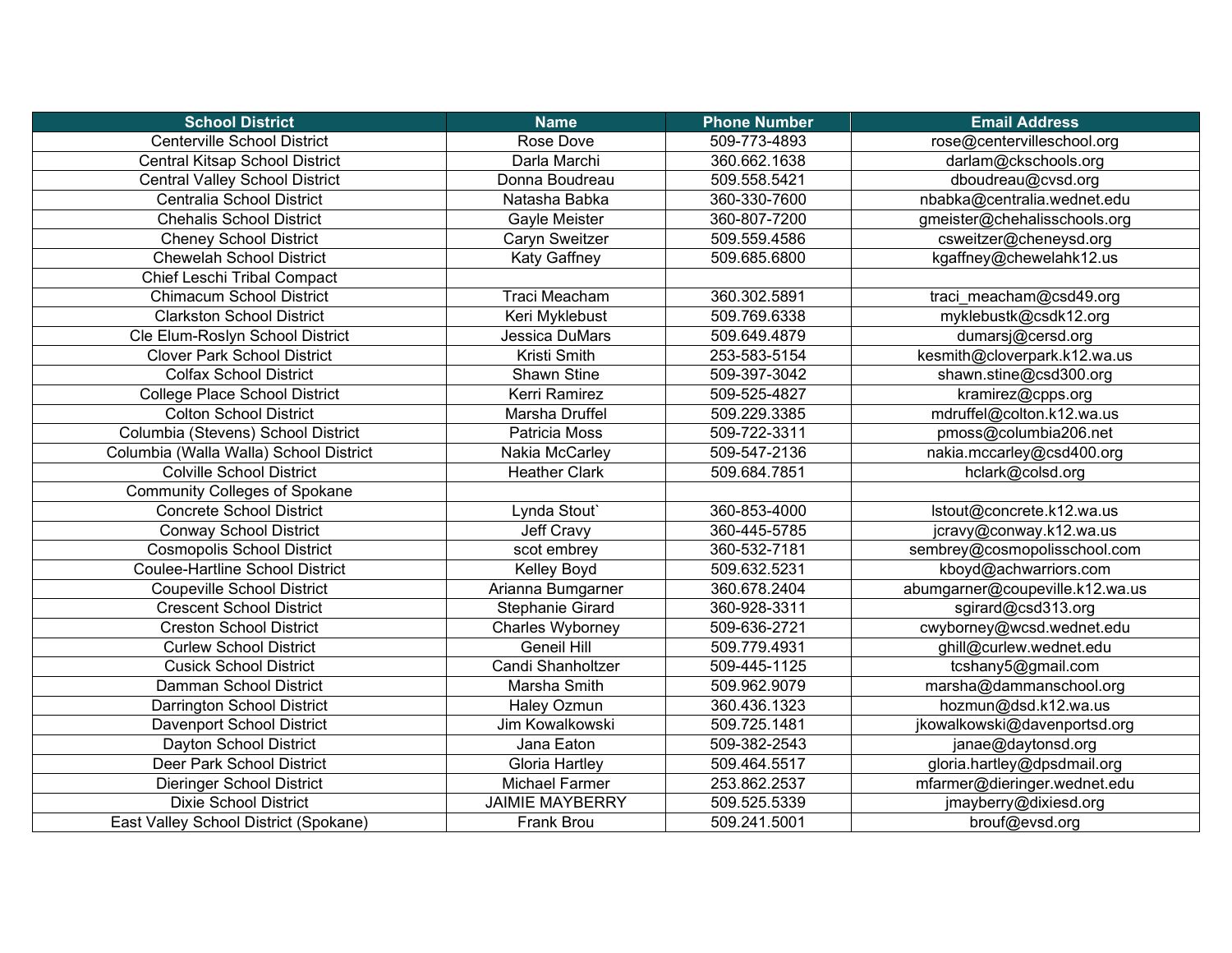| <b>School District</b>                  | <b>Name</b>               | <b>Phone Number</b> | <b>Email Address</b>                  |
|-----------------------------------------|---------------------------|---------------------|---------------------------------------|
| East Valley School District (Yakima)    | Suzette Swynenburg        | 509.573.7326        | swynenburg.suzette@evsd90.org         |
| <b>Eastmont School District</b>         | <b>Teresa Reyes</b>       | 509.888.4720        | reyest@eastmont206.org                |
| <b>Easton School District</b>           | Julie Miller              | 509.656.2317        | millerj@easton.wednet.edu             |
| Eatonville School District              | Kimberly K Henley         | 360-641-1025        | k.henley@eatonville.wednet.edu        |
| <b>Edmonds School District</b>          | Kathryn Griffin           | 425.431.4609        | griffink@edmonds.wednet.edu           |
| <b>Ellensburg School District</b>       | <b>Matthew Cziske</b>     | 509.925.8021        | matt.cziske@esd401.org                |
| Elma School District                    | Isabella Cristelli        | 360.482.2822        | icristelli@eagles.edu                 |
| <b>Endicott School District</b>         | Zachary Bailey            | 509-648-9942        | zbailey@sjeschools.org                |
| <b>Entiat School District</b>           | Irma Verduzco             | 509.784.1800        | iverduzco@entiatschools.org           |
| <b>Enumclaw School District</b>         | Miranda Newell            | 360.802.7102        | miranda_newell@enumclaw.wednet.edu    |
| <b>Ephrata School District</b>          | Cathy Wulf                | 509.754.2474        | CWULF@EPHRATASCHOOLS.ORG              |
| <b>ESA 112</b>                          |                           |                     |                                       |
| <b>Evaline School District</b>          | Corrie Kirkpatrick        | 360.785.3460        | ckirkpatrick@evalinesd.k12.wa.us      |
| <b>Everett School District</b>          | <b>Betsy Monroe</b>       | 425.385.5101        | bmonroe@everettsd.org                 |
| Evergreen School District (Clark)       | <b>Breshelle Pederson</b> | 360.604.4008        | breshelle.pederson@evergreenps.org    |
| Evergreen School District (Stevens)     | <b>Bill Glidewell</b>     | 509-722-6384        | bglidewell@evergreen.k12.wa.us        |
| Federal Way School District             | <b>Elyse Finlay</b>       | 253-945-2098        | efinlay@fwps.org                      |
| <b>Ferndale School District</b>         |                           |                     |                                       |
| <b>Fife School District</b>             | <b>Ben Ramirez</b>        | 253.517.1000        | bramirez@fifeschools.com              |
| <b>Finley School District</b>           | Terri McGaughey           | 509.586.3217        | tmcgaughey@finleysd.org               |
| Franklin Pierce School District         | Erin Wright               | 253-298-3021        | ewright@fpschools.org                 |
| Freeman School District                 | Debbie Morphy             | 509.291.3695        | dmorphy@freemansd.org                 |
| <b>Garfield School District</b>         | Deborah Anderson          | 509-635-1331        | danderson@garpal.net                  |
| <b>Glenwood School District</b>         | Toni Troh                 | 509-364-3438        | toni.troh@glenwoodsd.org              |
| <b>Goldendale School District</b>       | Alexis Ladiges            | 509.773.5177        | alexis.ladiges@gsd404.org             |
| <b>Grand Coulee Dam School District</b> |                           |                     |                                       |
| <b>Grandview School District</b>        | Jean Grubenhoff           | 509-882-8500        | jgrubenhoff@gsd200.org                |
| <b>Granger School District</b>          | <b>ALMA NUNEZ</b>         | 509-854-3173        | nuneza@gsd.wednet.edu                 |
| <b>Granite Falls School District</b>    | Laci Sturm                | 360.283.4315        | lsturm@gfalls.wednet.edu              |
| <b>Grapeview School District</b>        | Shari Magera              | 360.426.4921        | slmagera@gsd54.org                    |
| <b>Great Northern School District</b>   |                           |                     |                                       |
| <b>Green Mountain School District</b>   | Carla Whitmire            | 360.225.7366        | carla.whitmire@greenmountainschool.us |
| <b>Griffin School District</b>          | Kelli Anderson            | 360-866-5908        | kanderson@griffinschool.us            |
| <b>Harrington School District</b>       | Kelli Tanke               | 509.253.4331        | ktanke@harringtonsd.org               |
| <b>Highland School District</b>         | Julie Notman              | 509-678-8631        | jnotman@highland.wednet.edu           |
| <b>Highline School District</b>         | Ebony Booker              | 206.631.3065        | student.placement@highlineschools.org |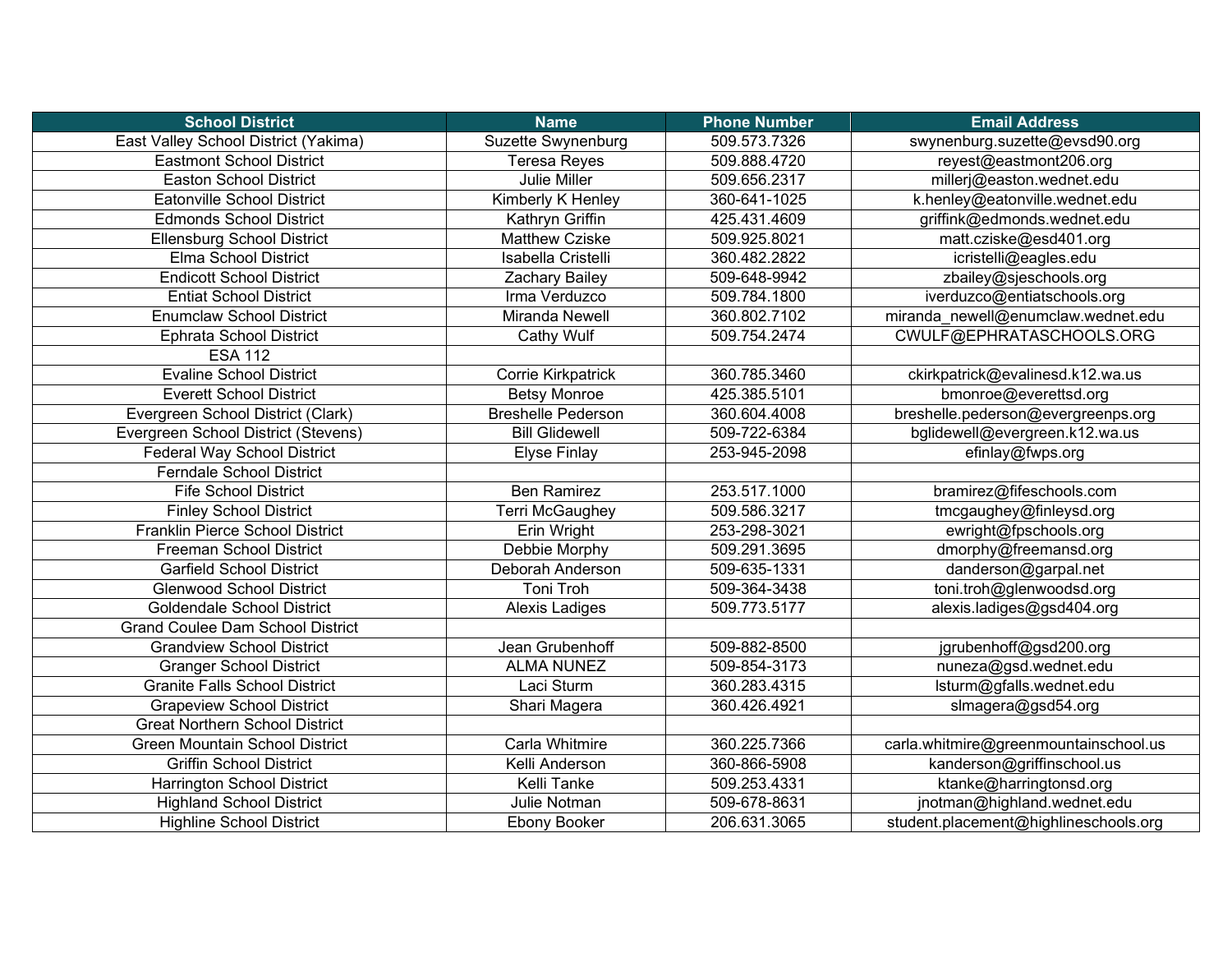| <b>School District</b>                  | <b>Name</b>             | <b>Phone Number</b> | <b>Email Address</b>               |
|-----------------------------------------|-------------------------|---------------------|------------------------------------|
| <b>Hockinson School District</b>        | <b>JAMES PACKER</b>     | 360.448.6400        | james.packer@hocksd.org            |
| <b>Hood Canal School District</b>       | Susan Vining            | 360.877.5463        | svining@hoodcanalschool.org        |
| <b>Hoquiam School District</b>          | Leah Johnson            | 360-538-8246        | leah.johnson@hoquiam.net           |
| Impact   Commencement Bay Elementary    |                         |                     |                                    |
| Impact   Puget Sound Elementary         |                         |                     |                                    |
| Impact   Salish Sea Elementary          |                         |                     |                                    |
| Inchelium School District               | Kim Spacek              | 509.722.6181        | kspacek@inchelium.net              |
| <b>Index School District</b>            | Marilyn Anne Kaye       | 360-678-5689        | marilynannekaye@centurylink.net    |
| <b>Innovation Charter School</b>        |                         |                     |                                    |
| <b>Issaquah School District</b>         | Cindy Feng              | 425.837.7094        | FengX@issaquah.wednet.edu          |
| Kahlotus School District                | <b>Connie Smith</b>     | 509.282.3338        | csmith@kahlotussd.org              |
| Kalama School District                  |                         |                     |                                    |
| Keller School District                  | Denette Weaver          | 509.634.4325        | dweaver@keller.k12.wa.us           |
| <b>Kelso School District</b>            | Amy De La Grange        | 360.501.1905        | amy.delagrange@kelsosd.org         |
| Kennewick School District               | Jacqueline Cone         | 509-222-6423        | jacqueline.cone@ksd.org            |
| <b>Kent School District</b>             | <b>Tobi Mollett</b>     | 253.373.7235        | tobi.mollett@kent.k12.wa.us        |
| Kettle Falls School District            | Jamie Lickfold          | 509.738.6625        | jlickfold@kfschools.org            |
| Kiona-Benton City School District       | <b>ROSARIO GONZALES</b> | 509.588.2000        | RGONZALES@KIBESD.ORG               |
| <b>Kittitas School District</b>         | Anita Mata              | 509-955-3120        | anita mata@ksd403.org              |
| <b>Klickitat School District</b>        |                         |                     |                                    |
| La Center School District               | Julie McKee             | 360-263-2131        | julie.mckee@lacenterschools.org    |
| La Conner School District               | Cherri Kahns            | 360-466-3171        | ckahns@lc.k12.wa.us                |
| LaCrosse School District                | Shawna Hone             | 509-549-3591        | shone@lacrossesd.k12.wa.us         |
| Lake Chelan School District             | Georgia Mashayekh       | 509.682.3515        | mashayekhg@chelanschools.org       |
| Lake Quinault School District           | April Mickelson         | 360-288-2414        | amickelson@lakequinaultschools.org |
| Lake Stevens School District            | Kristi Morrow           | 425.335.1669        | kristi_morrow@lkstevens.wednet.edu |
| Lake Washington Institute of Technology |                         |                     |                                    |
| Lake Washington School District         | Stephanie Clark         | 425.936.1404        | stclark@lwsd.org                   |
| Lakewood School District                | Tammy Haugstad          | 360.652.4500        | thaugstad@lwsd.wednet.edu          |
| <b>Lamont School District</b>           | Janet Smith             | 509.257.2463        | jsmith@lamont.wednet.edu           |
| <b>Liberty School District</b>          | Leticia Clausen         | 509.624.4415        | lclausen@libertysd.us              |
| <b>Lind School District</b>             | Tamara M Doyle          | 509.677.3481        | tdoyle@Irschools.org               |
| <b>Longview School District</b>         | Ruthanne Byman          | 360-575-7019        | rbyman@longview.k12.wa.us          |
| Loon Lake School District               | <b>Brad Van Dyne</b>    | 509.233.2212        | bvandyne@loonlakeschool.org        |
| <b>Lopez School District</b>            | Laurie Jardine          | 360.468.2201        | ljardine@lopezislandschool.org     |
| Lumen Public School                     |                         |                     |                                    |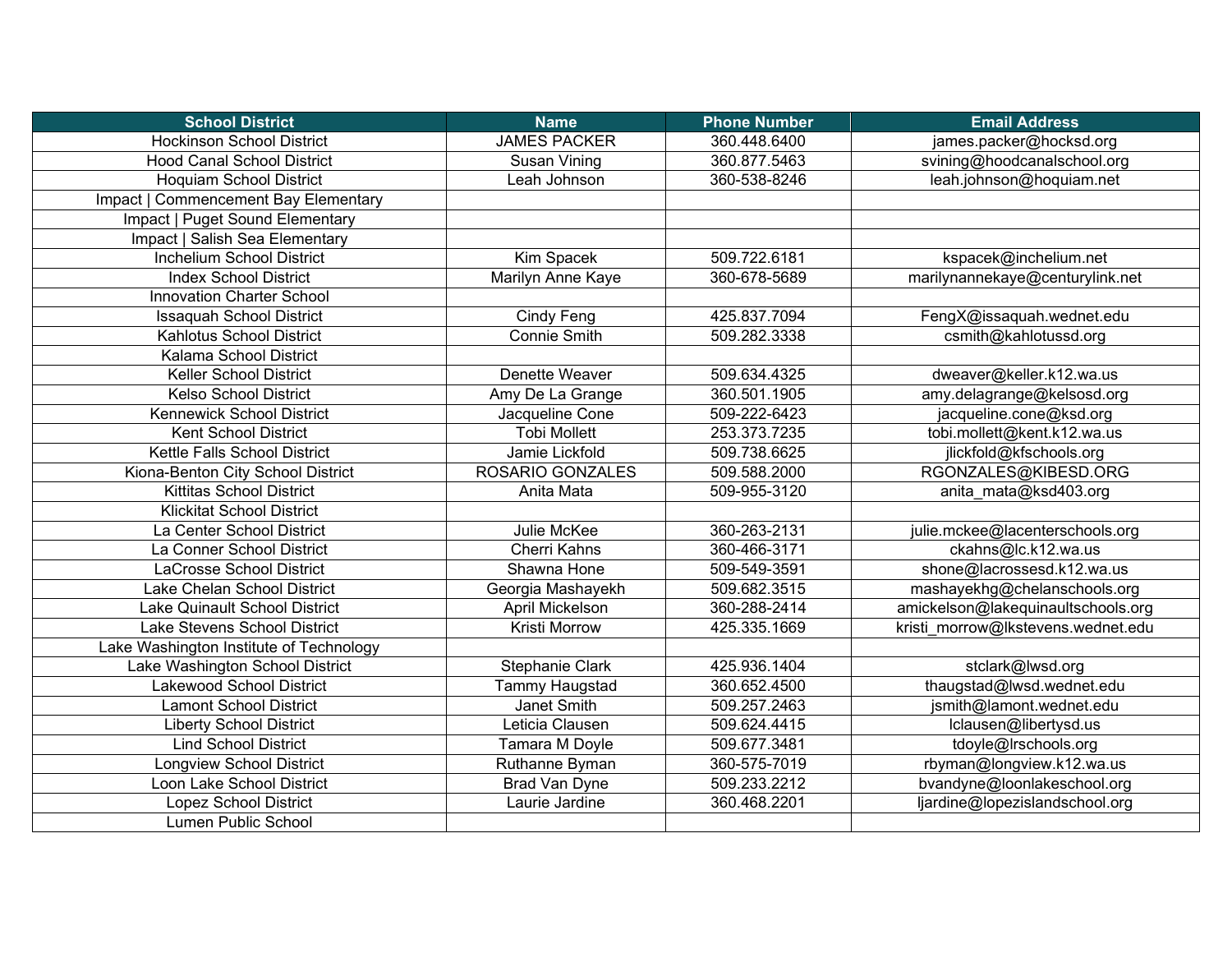| <b>School District</b>                     | <b>Name</b>             | <b>Phone Number</b> | <b>Email Address</b>                  |
|--------------------------------------------|-------------------------|---------------------|---------------------------------------|
| Lummi Tribal Agency                        |                         |                     |                                       |
| Lyle School District                       |                         |                     |                                       |
| Lynden School District                     | Kim Olson               | 360-354-4443        | olsonki@lynden.wednet.edu             |
| <b>Mabton School District</b>              | Kim Rayl                | 509.894.4852        | raylk@msd120.org                      |
| <b>Mansfield School District</b>           |                         |                     |                                       |
| <b>Manson School District</b>              | Janice Stewart          | 509.687.3140        | jstewart@manson.org                   |
| Mary M Knight School District              | Kitty Brehmeyer         | 360.426.6767        | kbrehmeyer@mmk.wednet.edu             |
| Mary Walker School District                | Tammy Ward              | 509.258.7357        | tward@marywalker.org                  |
| Marysville School District                 | <b>Shari Grover</b>     | 360-965-0038        | shari_grover@msd25.org                |
| <b>McCleary School District</b>            | <b>Shannon Ramsey</b>   | 360.495.3204        | sramsey@mccleary.wednet.edu           |
| <b>Mead School District</b>                | <b>Candy Ainslie</b>    | 509-465-7624        | candy.ainslie@mead354.org             |
| <b>Medical Lake School District</b>        | Sarra Reiber            | 509-565-3150        | sreiber@mlsd.org                      |
| Mercer Island School District              | Nuria Lencina           | 206.236.6336        | nuria.lencina@mercerislandschools.org |
| <b>Meridian School District</b>            | Leslie Pagnossin        | 360.318.2154        | lpagnossin@meridian.wednet.edu        |
| Methow Valley School District              | <b>JESSICA MCCARTHY</b> | 509-996-9205        | jmccarthy@methow.org                  |
| Mill A School District                     | <b>Bob Rogers</b>       | 509.538.2700        | brogers@millaschool.org               |
| <b>Monroe School District</b>              | Kim Kirschenmann        | 360-804-2573        | kirschenmannk@monroe.wednet.edu       |
| Montesano School District                  | <b>Madison Didion</b>   | 360.249.1232        | mdidion@monteschools.org              |
| <b>Morton School District</b>              | <b>Sydney McCoy</b>     | 360-496-5300        | smccoy@morton.k12.wa.us               |
| Moses Lake School District                 | Teresa Johnson          | 509-793-7715        | tjohnson@mlsd161.org                  |
| <b>Mossyrock School District</b>           |                         |                     |                                       |
| Mount Adams School District                | <b>Rita Babcock</b>     | 509.874.2611        | rbabcock@masd209.org                  |
| <b>Mount Baker School District</b>         | Ken Root                | 360.617.4608        | kroot@mtbaker.wednet.edu              |
| <b>Mount Pleasant School District</b>      |                         |                     |                                       |
| Mount Vernon School District               | Anna Hoxie              | 360-428-6175        | ahoxie@mvsd320.org                    |
| Muckleshoot Indian Tribe                   |                         |                     |                                       |
| Mukilteo School District                   | <b>Brenna Fullner</b>   | 425-356-1293        | fullnerbj@mukilteo.wednet.edu         |
| Naches Valley School District              | Erika Reich             | 509.653.1802        | ereich@nvsd.org                       |
| Napavine School District                   | Amber Woodrum           | 360.262.3303        | awoodrum@napavineschools.org          |
| Naselle-Grays River Valley School District | Rhiana Jacot            | 360-484-7121        | rjacot@naselleschools.org             |
| Nespelem School District                   |                         |                     |                                       |
| <b>Newport School District</b>             | Cheryl Bradbury         | 509.447.3167        | cheryl@newportgriz.com                |
| Nine Mile Falls School District            | <b>Tracey Hilpert</b>   | 509.340.4309        | Thilpert@9mile.org                    |
| Nooksack Valley School District            | Karisa Zemler           | 360.988.4754        | karisa.zemler@nv.k12.wa.us            |
| North Beach School District                | Patrice Timpson         | 360.289.2447        | ptimpson@northbeachschools.org        |
| North Franklin School District             | Susan Syrie             | 509.234.2021        | ssyrie@nfsd.org                       |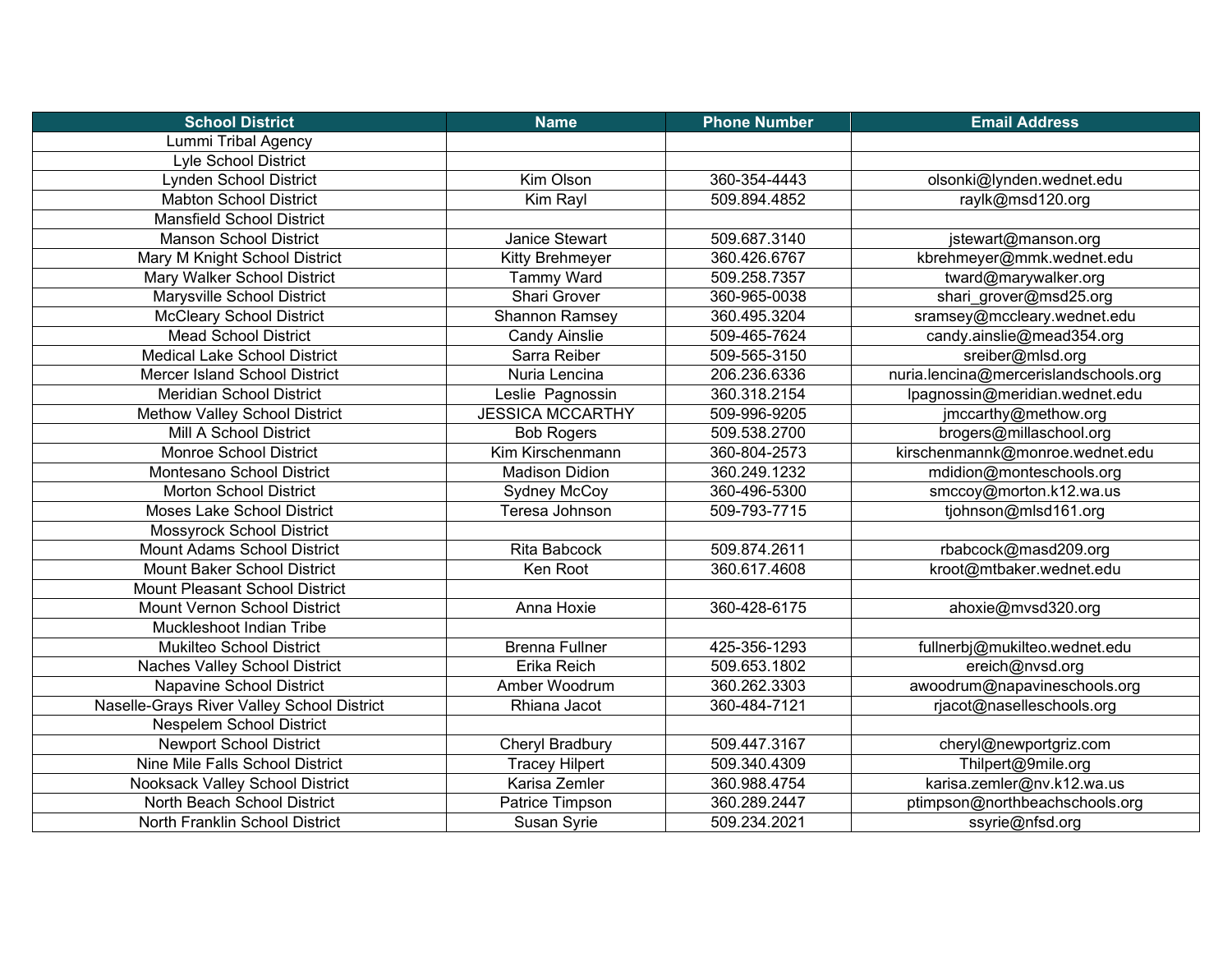| <b>School District</b>                 | <b>Name</b>              | <b>Phone Number</b> | <b>Email Address</b>                 |
|----------------------------------------|--------------------------|---------------------|--------------------------------------|
| North Kitsap School District           | Norma Hamblet            | 360.396.3038        | nhamblet@nkschools.org               |
| North Mason School District            | Nichole Keenom           | 360-204-1788        | nkeenom@northmasonschools.org        |
| <b>North River School District</b>     | Angie Fuquay             | 360.532.3079        | afuquay@nr.k12.wa.us                 |
| North Thurston Public Schools          | Katrina Serrano          | 360.412.4559        | kserrano@nthurston.k12.wa.us         |
| Northport School District              | Don Baribault            | 509-732-4430        | dbaribault@northportschools.org      |
| Northshore School District             | Wen Hay                  | 425-408-7725        | whay@nsd.org                         |
| Oak Harbor School District             | Eva Lovelace             | 360.279.5021        | elovelace@ohsd.net                   |
| Oakesdale School District              | Jake Dingman             | 509-285-5296        | jdingman@gonighthawks.net            |
| Oakville School District               | Dawn Reed                | 360-273-0171        | dreed@oakvilleschools.org            |
| Ocean Beach School District            | Julie Eyestone           | 360-642-3739        | julie.eyestone@oceanbeachschools.org |
| Ocosta School District                 | Kristin Griffith         | 360.268.9125        | kgriffith@ocosta.org                 |
| <b>Odessa School District</b>          | Staci Claassen           | 509-982-2668        | claassens@odessasd.org               |
| Office of the Governor (Sch for Blind) |                          |                     |                                      |
| Okanogan School District               | <b>Brandy Wilson</b>     | 509.422.3629        | brwilson@oksd.wednet.edu             |
| Olympia School District                | Leilani Stewart          | 360-596-6283        | Istewart@osd.wednet.edu              |
| <b>Omak School District</b>            | <b>Estelle McCormack</b> | 509.826.0320        | emccormack@omaksd.org                |
| Onalaska School District               | Kathleen Ahmann          | 360/978/4111        | kahmann@onysd.wednet.edu             |
| <b>Onion Creek School District</b>     |                          |                     |                                      |
| <b>Orcas Island School District</b>    | <b>Catherine Ferran</b>  | 360.376.1510        | cferran@orcas.k12.wa.us              |
| <b>Orchard Prairie School District</b> |                          |                     |                                      |
| <b>Orient School District</b>          | <b>Chris Petterson</b>   | 509 684-6873        | chris.petterson@orientsd.org         |
| Orondo School District                 | Teresa Vargas            | 509.784.2443        | tvargas@orondo.wednet.edu            |
| <b>Oroville School District</b>        | Erin McKinney            | 509.476.2281        | erin.mckinney@oroville.wednet.edu    |
| <b>Orting School District</b>          | Jill Garcia              | 360-893-6500        | garciaj@orting.wednet.edu            |
| <b>Othello School District</b>         | Sheree Cantu             | 509-488-2659        | SCantu@othelloschools.org            |
| <b>Palisades School District</b>       | Julie Streeter           | 509.884.8071        | jstreeter@palisades.wednet.edu       |
| <b>Palouse School District</b>         | Shyra Hallan             | 509-878-1921        | shallan@garpal.net                   |
| Pasco School District                  | Sara Mendoza             | 509-543-6727        | smendoza@psd1.org                    |
| <b>Pateros School District</b>         | Linda Ehlenbach          | 509.733.1612        | lehlenbach@pateros.org               |
| <b>Paterson School District</b>        |                          |                     |                                      |
| Pe Ell School District                 | Julie Castro             | 360.291.3244        | jcastro@peell.k12.wa.us              |
| Peninsula School District              | ROXANN A TALLMAN         | 253.530.1007        | TALLMANR@PSD401.NET                  |
| Pinnacles Prep                         |                          |                     |                                      |
| <b>Pioneer School District</b>         | Amy Koster               | 360.426.9115        | akoster@psd402.org                   |
| <b>Pomeroy School District</b>         | Lori Flynn               | 509.843.3393        | lflynn@psd.wednet.edu                |
| Port Angeles School District           | Laura Arndt              | 360.565.3724        | larndt@portangelesschools.org        |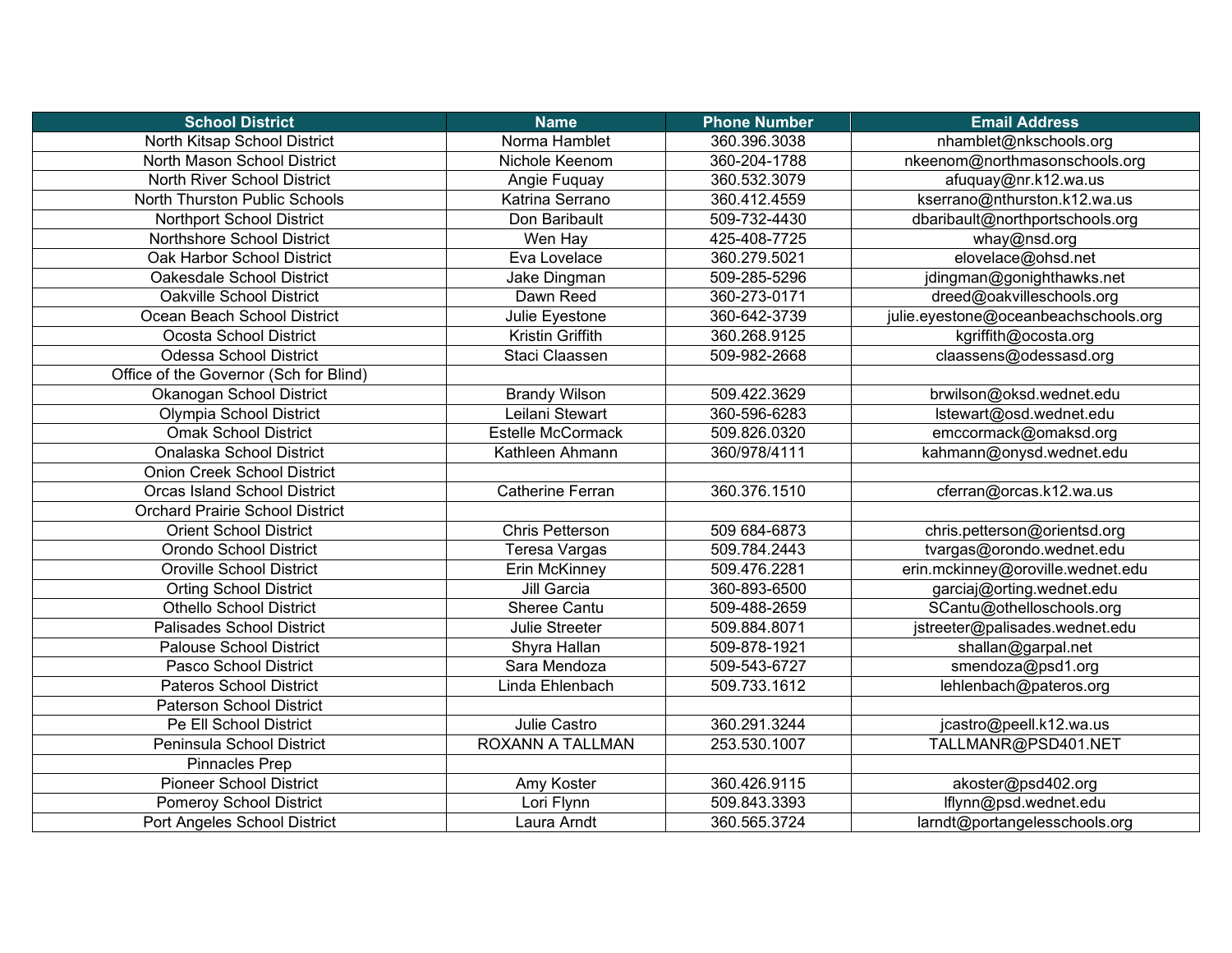| <b>School District</b>                    | <b>Name</b>           | <b>Phone Number</b> | <b>Email Address</b>                       |
|-------------------------------------------|-----------------------|---------------------|--------------------------------------------|
| <b>Port Townsend School District</b>      | LaTrecia Arthur       | 360.379.4501        | larthur@ptschools.org                      |
| <b>Prescott School District</b>           |                       |                     |                                            |
| <b>PRIDE Prep Charter School District</b> |                       |                     |                                            |
| <b>Prosser School District</b>            | Sonia Rivera          | 509-786-3323        | sonia.rivera@prosserschools.org            |
| <b>Pullman Community Montessori</b>       |                       |                     |                                            |
| <b>Pullman School District</b>            | Rachel Sater          | 509-332-3581        | rsater@psd267.org                          |
| <b>Puyallup School District</b>           | <b>Shelly Teele</b>   | 253.841.8771        | teelesa@puyallup.k12.wa.us                 |
| Queets-Clearwater School District         |                       |                     |                                            |
| Quilcene School District                  | Jami Sukert           | 360-765-2900        | jsukert@qsd48.org                          |
| <b>Quileute Tribal School District</b>    |                       |                     |                                            |
| Quillayute Valley School District         | Jaime McGinley        | 360-374-6262        | Jaime.mcginley@qvschools.org               |
| <b>Quincy School District</b>             | Jessica Blancas       | 509-787-4571        | jblancas@gsd.wednet.edu                    |
| Rainier Prep Charter School District      |                       |                     |                                            |
| <b>Rainier School District</b>            | LeAnn Bennett         | 360.446.2207        | bennettl@rainier.wednet.edu                |
| Rainier Valley Leadership Academy         |                       |                     |                                            |
| Raymond School District                   | Sarah Sides           | 360.942.3415        | ssides@raymondk12.org                      |
| Reardan-Edwall School District            | Eric Sobotta          | 509.796.2701        | esobotta@reardansd.net                     |
| <b>Renton School District</b>             | Kayla Steckler        | 425.204.2345        | kayla.steckler@rentonschools.us            |
| <b>Republic School District</b>           |                       |                     |                                            |
| <b>Richland School District</b>           | Lynne Wiskerchen      | 509-967-6003        | lynne.wiskerchen@rsd.edu                   |
| <b>Ridgefield School District</b>         | <b>Tonia Rice</b>     | 360.619.1315        | tonia.rice@ridgefieldsd.org                |
| <b>Ritzville School District</b>          | Dana Telecky          | 509.659.1660        | dtelecky@lrschools.org                     |
| <b>Riverside School District</b>          | Paige Buehler         | 509-464-8478        | paige.buehler@rsdmail.org                  |
| <b>Riverview School District</b>          | <b>Teresa Renner</b>  | 425.844.4518        | rennert@rsd407.org                         |
| Rochester School District                 | Jessica Mortenson     | 360.273.5536        | jemortenson@rochesater.wednet.edu          |
| <b>Roosevelt School District</b>          | Leanne Johnson        | 509.384.5462        | leanne.johnson@rooseveltschooldistrict.net |
| Rooted School Vancouver                   |                       |                     |                                            |
| Rosalia School District                   | <b>Chris Ferrell</b>  | 509.523.3061        | cferrell@rosaliaschools.org                |
| <b>Royal School District</b>              | Angie Smith           | 509.346.2222        | asmith@royalsd.org                         |
| San Juan Island School District           | Maude Cumming         | 360.378.4133        | maudecumming@sjisd.org                     |
| <b>Satsop School District</b>             |                       |                     |                                            |
| Seattle Public Schools                    | Aldona Mitchell       | 206.743.3904        | ammitchell1@seattleschools.org             |
| Sedro-Woolley School District             | Lori Frizzell         | 360.855.3500        | lfrizzell@swsd101.org                      |
| Selah School District                     | <b>Tiera Gonzalez</b> | 509.698.8001        | tieragonzalez@selahschools.org             |
| <b>Selkirk School District</b>            | Debra Mathews         | 509-446-2951        | dmathews@selkirkschools.org                |
| Sequim School District                    | Renee Alcafaras       | 360-582-3400        | ralcafaras@sequimschools.org               |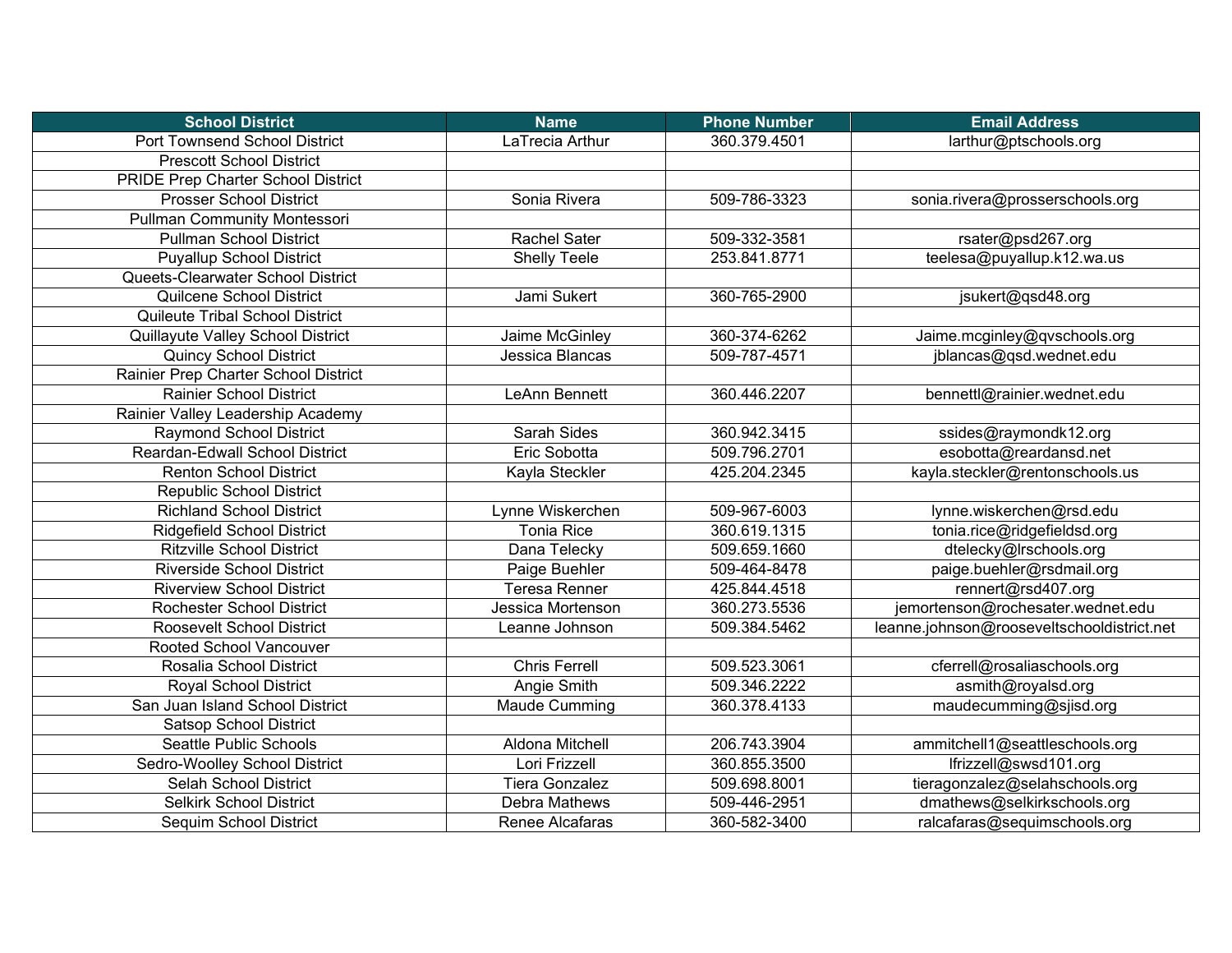| <b>School District</b>                       | <b>Name</b>           | <b>Phone Number</b>    | <b>Email Address</b>                   |
|----------------------------------------------|-----------------------|------------------------|----------------------------------------|
| <b>Shaw Island School District</b>           | Deanna Shannon        | 360.468.2570           | dshannon@shaw.k12.wa.us                |
| <b>Shelton School District</b>               | Jesus Ramirez         | 360-426-1687           | jramirez@sheltonschools.org            |
| <b>Shoreline School District</b>             | Dawn Hamid            | 206-393-4117           | dawn.hamid@shorelineschools.org        |
| Skamania School District                     | Nicole Olsen Yott     | 509.427.8239           | nolsen-yott@skamania.k12.wa.us         |
| <b>Skykomish School District</b>             | Allison F Luker       | 360.677.2623           | aluker@skykomish.wednet.edu            |
| <b>Snohomish School District</b>             | Sonya Lang            | 360 563 7240           | sonya.lang@sno.wednet.edu              |
| Snoqualmie Valley School District            | Christi Wright        | 425.831.8007           | wrightc@svsd410.org                    |
| Soap Lake School District                    | Nikkie Johnson        | 509.246.1822           | njohnson@slschools.org                 |
| South Bend School District                   | Barbara Cenci         | 360.875.6041           | bcenci@southbendschools.org            |
| South Kitsap School District                 | Deborah White         | 360.443.3615           | white@skschools.org                    |
| South Whidbey School District                | Kristina Macarro      | 360.221.6100           | kmacarro@sw.wednet.edu                 |
| Southside School District                    | <b>Terry Tyler</b>    | 360.426.8437           | ttyler@southsideschool.org             |
| Spokane International Academy                |                       |                        |                                        |
| Spokane School District                      | Joyce Daley           | 509.354.7311           | joyced@spokaneschools.org              |
| Sprague School District                      | <b>Judy Boutain</b>   | 509-257-2591           | jboutain@sprague.wednet.edu            |
| St. John School District                     | Zachary Bailey        | 509-648-3336           | zbailey@sjeschools.org                 |
| Stanwood-Camano School District              | <b>TOSHIL THORNE</b>  | 360-629-1343           | TTHORNE@STANWOOD.WEDNET.EDU            |
| Star School District No. 054                 |                       |                        |                                        |
| <b>Starbuck School District</b>              |                       |                        |                                        |
| <b>Stehekin School District</b>              | Jen Courtney          | 509.668.0978           | shaj_sanders@yahoo.com                 |
| Steilacoom Hist. School District             | Julie Anderson        | 253-983-2228           | juanderson@steilacoom.k12.wa.us        |
| <b>Steptoe School District</b>               |                       |                        |                                        |
| Stevenson-Carson School District             | Laura Fishburn        | 509-427-5674           | fishburnl@scsd303.org                  |
| <b>Sultan School District</b>                | June Berry            | 360-793-9800 ext. 1000 | june.berry@sultan.k12.wa.us            |
| Summit Public School: Atlas                  |                       |                        |                                        |
| Summit Public School: Olympus                |                       |                        |                                        |
| Summit Public School: Sierra                 |                       |                        |                                        |
| <b>Summit Valley School District</b>         | Kristina Allen        | 509-935-6362           | kallen@svalley.k12.wa.us               |
| <b>Sumner School District</b>                | Shari Taylor          | 253-891-6000           | Shari taylor@sumnersd.org              |
| <b>Sunnyside School District</b>             | Alejandra Ramirez     | 509-836-8700           | alejandra.ramirez@sunnysideschools.org |
| <b>Suquamish Tribal Education Department</b> |                       |                        |                                        |
| <b>Tacoma School District</b>                | Lindsay Franklin      | 253.571.3490           | lfrankl@tacoma.k12.wa.us               |
| <b>Taholah School District</b>               |                       |                        |                                        |
| <b>Tahoma School District</b>                | Melissa Rhymes        | 425-413-3419           | mrhymes@tahomasd.us                    |
| <b>Tekoa School District</b>                 | Lisa Haas             | 509.284.3281           | lhaas@tekoasd.org                      |
| <b>Tenino School District</b>                | <b>Crystal Hedden</b> | 360.264.3400           | heddenc@tenino.k12.wa.us               |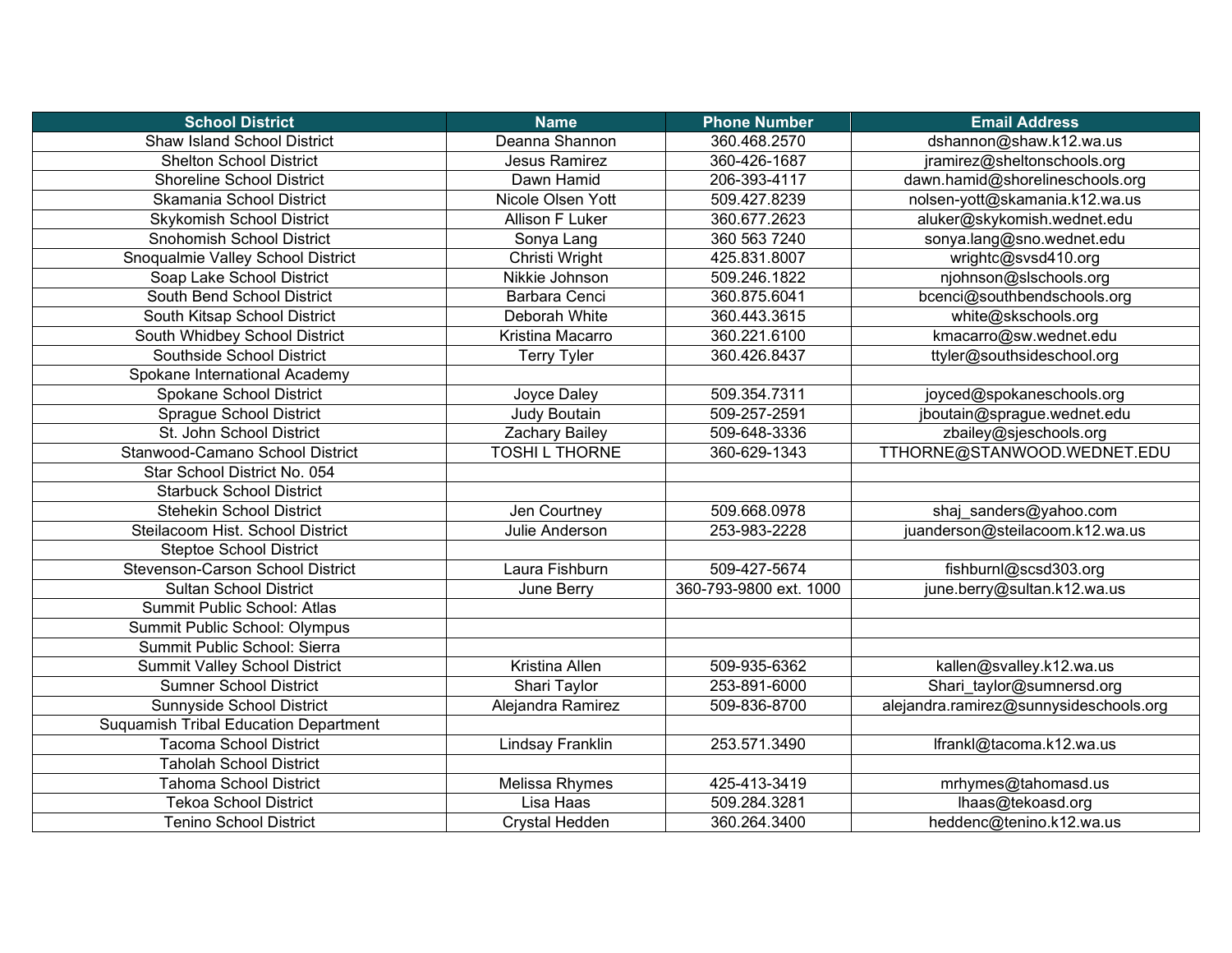| <b>School District</b>                               | <b>Name</b>                | <b>Phone Number</b> | <b>Email Address</b>                 |
|------------------------------------------------------|----------------------------|---------------------|--------------------------------------|
| <b>Thorp School District</b>                         | Mel Blair                  | 509-964-2107        | Blairm@thorpschools.org              |
| <b>Toledo School District</b>                        | Mandy Kruger               | 360.864.6325        | mkruger@toledoschools.us             |
| <b>Tonasket School District</b>                      | Anitra Atchison            | 509-486-2126        | aatchison@tonasket.wednet.edu        |
| <b>Toppenish School District</b>                     | Danelia Arellano           | 509-865-8146        | darellano@toppenish.wednet.edu       |
| <b>Touchet School District</b>                       |                            |                     |                                      |
| <b>Toutle Lake School District</b>                   | <b>Richard Grabenhorst</b> | 360-749-9068        | sgrabenhorst@toutlesd.org            |
| <b>Trout Lake School District</b>                    | Kristin Schmid             | 509.395.2571        | kr.schmid@tlschool.net               |
| <b>Tukwila School District</b>                       | Jane De Mello-Long         | 206-901-8033        | demelloj@tukwila.wednet.edu          |
| <b>Tumwater School District</b>                      | <b>Becky Parsons</b>       | 360.709.7007        | becky.parsons@tumwater.k12.wa.us     |
| Union Gap School District                            | Juanita Justo              | 509.248.3966        | jjusto@uniongap.org                  |
| University Place School District                     | Cathy Hays                 | 253.566.5600        | chays@upsd83.org                     |
| <b>Valley School District</b>                        | Diane Monasmith            | 509.937.2759        | Diane.Monasmith@valleysd.org         |
| Vancouver School District                            | <b>Elizabeth Mikaele</b>   | 360 313 1330        | Elizabeth.Mikaele@vansd.org          |
| Vashon Island School District                        | <b>Sherry Mitra</b>        | 206-463-8530        | smitra@vashonsd.org                  |
| WA HE LUT Indian School Agency                       |                            |                     |                                      |
| Wahkiakum School District                            |                            |                     |                                      |
| <b>Wahluke School District</b>                       |                            |                     |                                      |
| <b>Waitsburg School District</b>                     | <b>Becky Dunn</b>          | 509.337.6301        | bdunn@waitsburgsd.org                |
| Walla Walla Public Schools                           | Susie Golden               | 509-876-1460        | sgolden@wwps.org                     |
| <b>Wapato School District</b>                        | <b>Teresa Rangel</b>       | 509.877.5008        | teresar@wapatosd.org                 |
| <b>Warden School District</b>                        | <b>ANADELIA RODRIGUEZ</b>  | 509-349-1844        | accountspayable@warden.wednet.edu    |
| Washington Center for Deaf and Hard of Hearing Youth |                            |                     |                                      |
| Washington Military Department                       |                            |                     |                                      |
| <b>Washougal School District</b>                     | Chiska Leigh               | 360.954.3011        | chiska.leigh@washougalsd.org         |
| <b>Washtucna School District</b>                     |                            |                     |                                      |
| <b>Waterville School District</b>                    | Tiena Sheridan             | 509.745.8584        | tsheridan@waterville.wednet.edu      |
| <b>Wellpinit School District</b>                     | <b>Terry Bartolino</b>     | 509.258.4535        | terryb@wellpinit.org                 |
| Wenatchee School District                            | Josette Tran               | 509.663.8161        | tran.j@wenatcheeschools.org          |
| West Valley School District (Spokane)                | Julie Garza                | 509-924-2150        | julie.garza@wvsd.org                 |
| West Valley School District (Yakima)                 | Lori Jones                 | 509.972.5986        | jonesl@wvsd208.org                   |
| Whatcom Intergenerational High School                |                            |                     |                                      |
| White Pass School District                           | Nancy Nebeker              | 360-497-3791        | nnebeker@whitepass.k12.wa.us         |
| <b>White River School District</b>                   | <b>Maiden Greene</b>       | 360.829.3814        | mgreene@whiteriver.wednet.edu        |
| White Salmon Valley School District                  | Kristyn Bryan              | 509-493-1500        | kristyn.bryan@whitesalmonschools.org |
| Why Not You Academy (formerly Cascade: Midway        |                            |                     |                                      |
| charter)                                             |                            |                     |                                      |